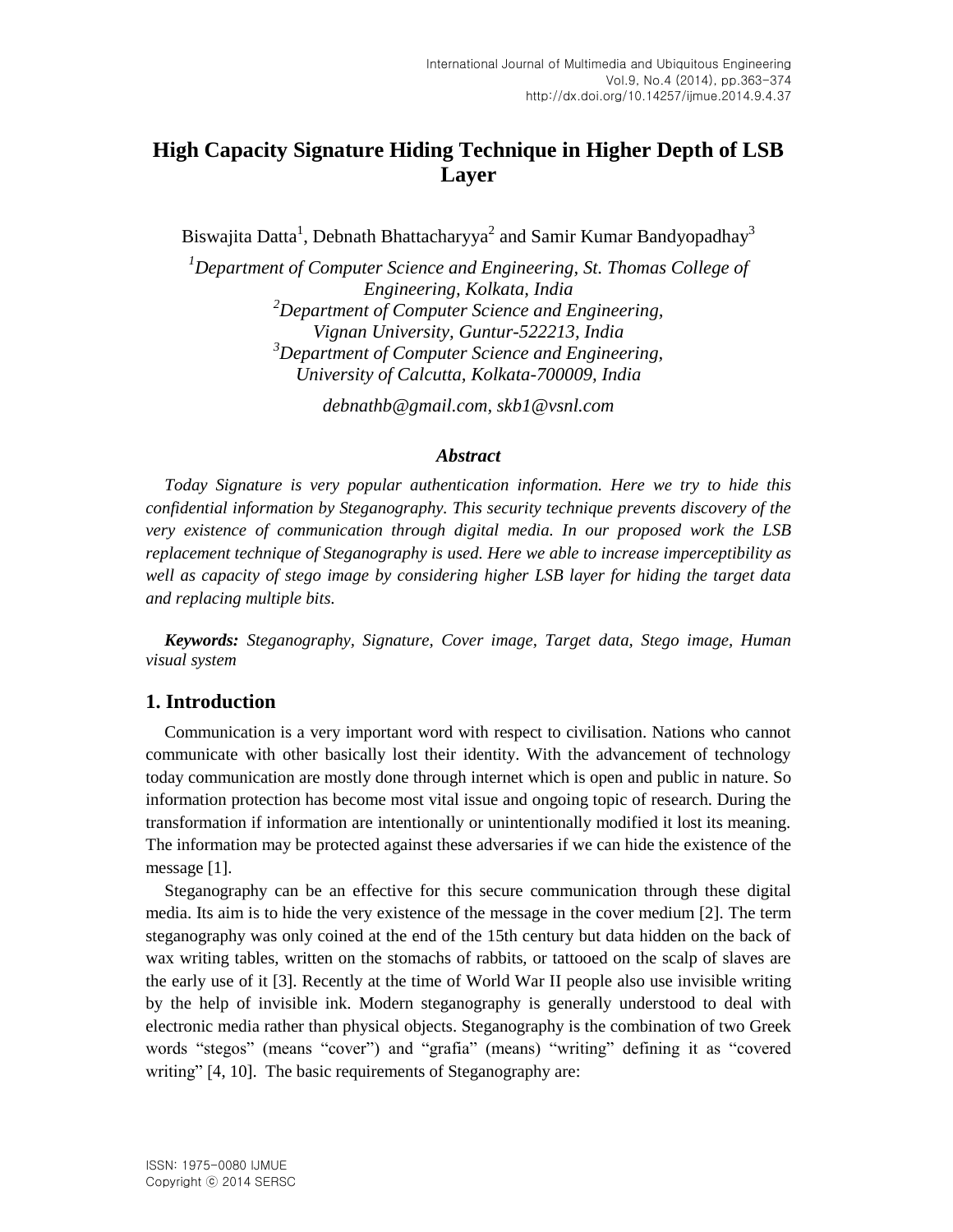- Cover media that can hold the hidden information.
- The secret message (target message) that basically embed within the cover media.
- A steganography function and its inverse.

Based on the different media we have text, image, audio, video and protocol Steganography where the cover medium are text, image, audio, video, and IP packet respectively [5]. Both the spatial and transform domain embedding scheme as well as for each of the cover media has to maintain the challenges of Steganography which are imperceptibility, robustness and capacity. Imperceptibility is concerned with the fact that human being should not become suspicious of the existence of the covert data within the medium. Robustness ensures that once a secret message is inserted, it becomes impossible to delete or manipulate that message. Moreover, the capacity of the digital media deals with the fact that how much target we can embed within the cover file without less distortion of it [6]. But these factors are depend on each other and a balance must be maintained between them as increase in one of the factors leads to the decrease in other.

In our proposed method we try to we concentrate on how much target data we can embed into the cover file so that human sense cannot follow its existence. Here a binary image is hidden within another which is basically a colour image. And we also try to increase the robustness of stego image by increasing the depth of LSB layer. Basically image Steganography technique try to hide the existence of the so that it can cheat the HVS [7, 8].

# **2. Proposed method**

As target data we consider a very important biometric authentication data – signature. In our proposed technique we consider that the signature image is basically a binary image and we try to hide this binary image within a 24 bit Color image. In case of a binary image each pixel is 1 bit long and can have values as either 0 or 1, whereas in case of a color image, each pixel is 24 bit long. These 24 bits can be thought of as a collection of 3 bytes where the first byte (first 8 bits) signify the intensity of red component, the next byte signifies green component and the last byte signify blue component.

In our method first we have replaced the 5th bit (from the LSB) of each of the R, G and B component of the cover image with the pixel value of the target image, which is either 0 or 1. if I want to store 1 in a binary string  $S = \{11101011' (235), \text{ then } S(5) = 0 \text{ is replaced by } 1 \text{ and if }$ I want to store 0 in a binary string  $S=$  10111111' (191), then  $S(5)=1$  is replaced by 0. Thus the modified string becomes  $S = 11111011'$  (251) and  $S = 110101111'$  (175) respectively. In both cases the difference between original and modified pixel value is 16. So replacing the 5th bit may give rise to a problem. From the example stated above it is observed that a changing only in the 5th bit can change the entire value of the string up to a maximum of 16. In our proposed technique we try to adjust the bits of the original string after embedding the data in the 5th LSB layer to reduce this difference [9].

Technique for bit adjustment to minimize the change in pixel value due to replacement of 5th LSB layer we consider 3 possible cases.

Case 1: 5th bit changes from 1 to 0

Again it has 4 sub cases: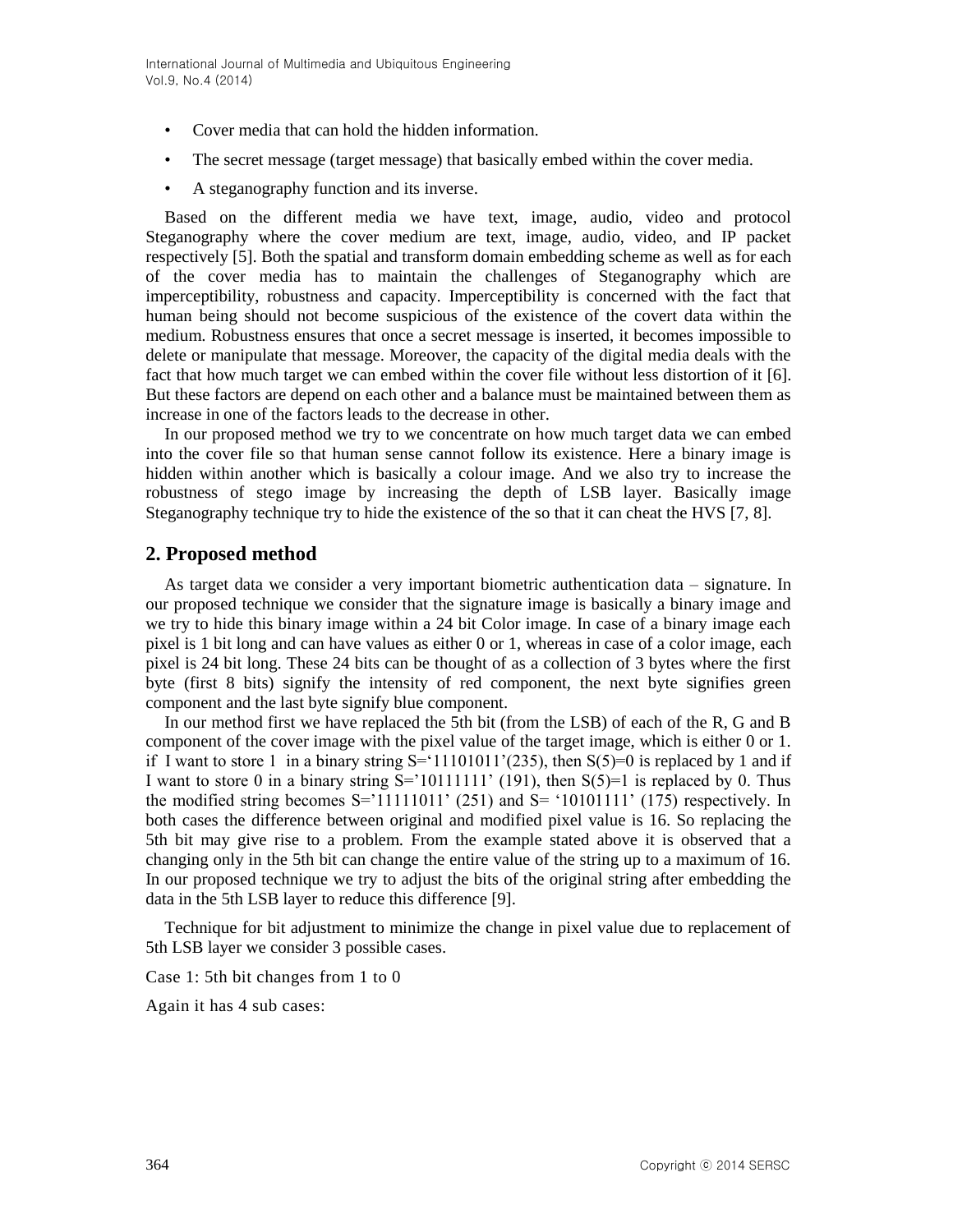**Table 1(a)**

| Sub-<br>case no. | <b>Specifications</b>                                                                      | <b>Action taken</b>                                                                                                                                                                                                                             |
|------------------|--------------------------------------------------------------------------------------------|-------------------------------------------------------------------------------------------------------------------------------------------------------------------------------------------------------------------------------------------------|
| 1.1              | when the 4 <sup>th</sup> and 6 <sup>th</sup> bit<br>(from LSB) are 0 and 0<br>respectively | Set all the bits to the right of the $5th$ bit (i.e.,<br>towards LSB) to 1.                                                                                                                                                                     |
| $1.2^{\circ}$    | when the 4 <sup>th</sup> and 6 <sup>th</sup> bit<br>(from LSB) are 0 and 1<br>respectively | Set all the bits to the right of the $5th$ bit (i.e.,<br>towards LSB) to 1                                                                                                                                                                      |
| 13               | when the 4 <sup>th</sup> and 6 <sup>th</sup> bit<br>(from LSB) are 1 and 0<br>respectively | Set all the bits to the right of the $5th$ bit (i.e.,<br>towards LSB) to 0 and set the 6 <sup>th</sup> bit (first bit to<br>the left of the $5th$ bit) to 1.                                                                                    |
| 1.4              | When the 4 <sup>th</sup> and 6 <sup>th</sup> bit<br>are 1 and 1 respectively.              | Set all the bits to the right of the $5th$ bit (i.e.,<br>towards LSB) to 0 and set all the bits to the left<br>of the 5 <sup>th</sup> bit (i.e., towards the MSB) to 0 until a<br>0 is encountered. When a 0 is encountered, set<br>it to $1$ . |

Case 2:  $3<sup>rd</sup>$  bit changes from 0 to 1.

Again it also has 4 sub cases

**Table 1(b)**

| Sub-<br>case no. | <b>Specifications</b>                                                                      | <b>Action taken</b>                                                                                                                                                                                                             |
|------------------|--------------------------------------------------------------------------------------------|---------------------------------------------------------------------------------------------------------------------------------------------------------------------------------------------------------------------------------|
| 2.1              | when the $4^{\text{th}}$ and $6^{\text{th}}$ bit<br>are 1 and 1 (from LSB)<br>respectively | Set all the bits to the right of the $5th$ bit (i.e.<br>towards LSB) to 0.                                                                                                                                                      |
| 2.2              | when the $4^{th}$ and $6^{th}$ bit<br>are 1 and 0 (from LSB)<br>respectively               | Set all the bits to the right of the $5th$ bit (i.e.<br>towards LSB) to 0                                                                                                                                                       |
| 2.3              | when the $4^{th}$ and $6^{th}$ bit<br>are 0 and 1 (from LSB)<br>respectively               | Set all the bits to the right of the $5th$ bit (i.e.<br>towards LSB) to 1 and set the $6th$ bit(first bit)<br>to the left of the $5th$ bit) to 0                                                                                |
| 2.4              | when the $4th$ and $6th$ bit<br>are $0$ and $0$ (from LSB)<br>respectively                 | Set all the bits to the right of the $5th$ bit (i.e.<br>towards LSB) to 1 and set all the bits to the<br>left of the $5th$ bit (i.e towards the MSB) to 1<br>until a 1 is encountered. When a 1 is<br>encountered, set it to 0. |

Case 3: No change at all. If the bit which I want to place at the  $3<sup>rd</sup>$  LSB position of the pixel value is same with the  $3<sup>rd</sup>$  LSB of the original pixel value then the original pixel value become unchanged. Here I also may think of two sub-cases: 0 and replace with  $\overline{0}$  and 1 and replace with 1.

Now we demonstrate the first two cases and their sub cases of our proposed method with some examples.

Case 1: 5th bit changes from 1 to 0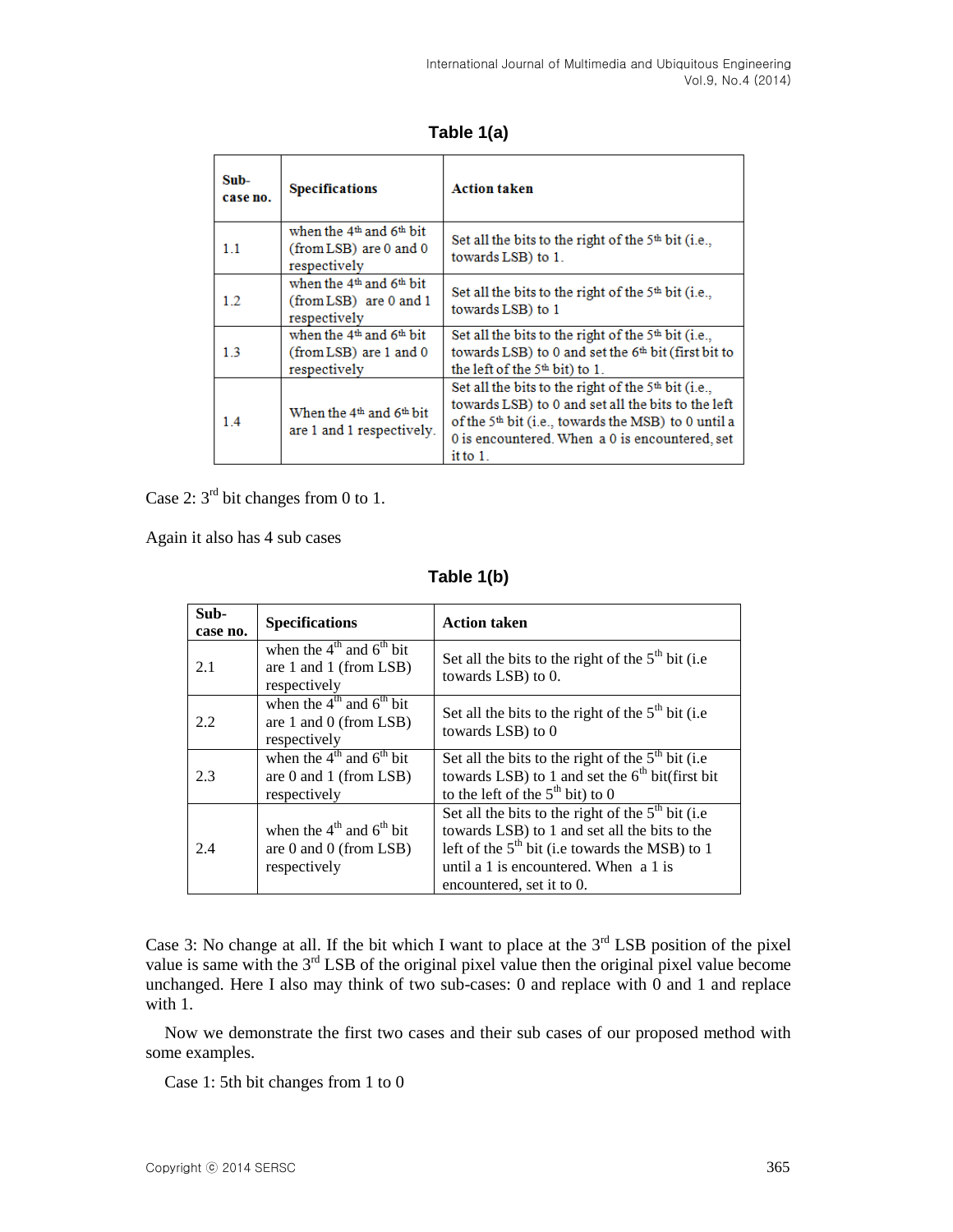# **Case 1.1:**

| when the $4th$ and $6th$ bit (from<br>LSB) are 0 and 0 respectively | 8   |  |                 | 3I |  |  |
|---------------------------------------------------------------------|-----|--|-----------------|----|--|--|
| Original intensity<br>value                                         | 146 |  | 1 0 0 1 0 0 1 0 |    |  |  |
| After Replacement of<br>$5th$ bit with 0                            | 130 |  | 1 0 0 0 0 0 1 0 |    |  |  |
| Modified intensity<br>value with shaded bits                        | 143 |  | 1 0 0 0 1 1 1 1 |    |  |  |

### **Case 1.2:**

| when the $4th$ and $6th$ bit (from<br>LSB) are 0 and 1<br>respectively | 8   |                 |                 |  |  |  |
|------------------------------------------------------------------------|-----|-----------------|-----------------|--|--|--|
| Original intensity<br>value                                            | 178 |                 | 1 0 1 1 0 0 1 0 |  |  |  |
| After Replacement of<br>$5th$ bit with 0                               | 162 |                 | 1 0 1 0 0 0 1 0 |  |  |  |
| Modified intensity<br>value with shaded bits                           |     | 1 0 1 0 1 1 1 1 |                 |  |  |  |

## **Case 1.3:**

| when the $4th$ and $6th$ bit (from<br>LSB) are 1 and 0 respectively | 8 7 |  |                 |  |  |  |
|---------------------------------------------------------------------|-----|--|-----------------|--|--|--|
| Original intensity<br>value                                         | 154 |  | 1 0 0 1 1 0 1 0 |  |  |  |
| After Replacement of<br>$5th$ bit with 0                            | 138 |  | 1 0 0 0 1 0 1 0 |  |  |  |
| Modified intensity<br>value with shaded bits                        | 160 |  | 1 0 1 0 0 0 0 0 |  |  |  |

# **Case 1.4:**

| When the $4th$ and $6th$ bit are 1 |     |  |                 |  |  |  |
|------------------------------------|-----|--|-----------------|--|--|--|
| and 1 respectively                 |     |  |                 |  |  |  |
| Original intensity                 | 186 |  | 1 0 1 1 1 0 1 0 |  |  |  |
| value                              |     |  |                 |  |  |  |
| After Replacement of               | 170 |  | 10101010        |  |  |  |
| $5th$ bit with 0                   |     |  |                 |  |  |  |
| Modified intensity                 | 192 |  | 1 1 0 0 0 0 0 0 |  |  |  |
| value with shaded bits             |     |  |                 |  |  |  |

Case 2:  $5^{\text{th}}$  bit changes from 0 to 1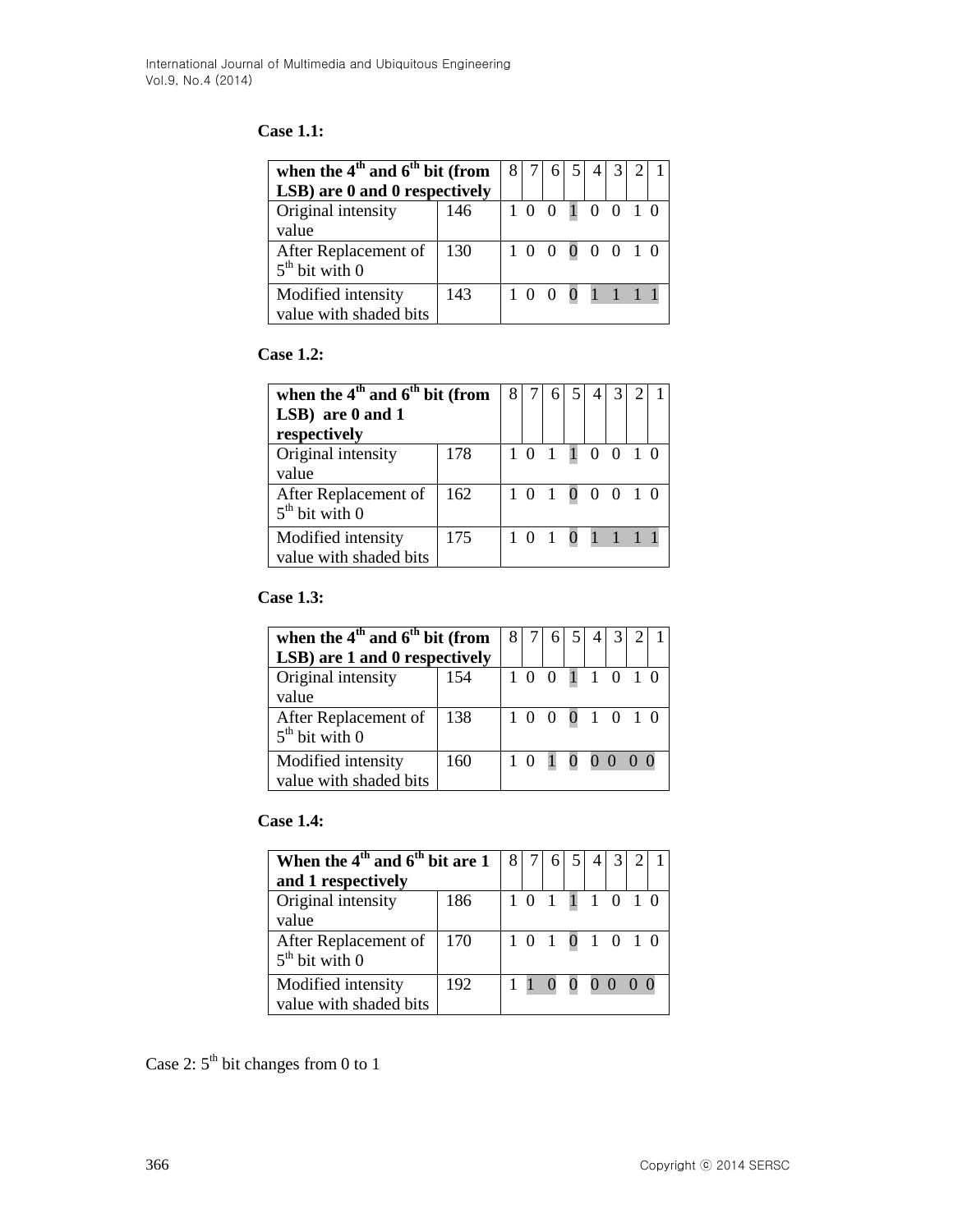# **Case 2.1:**

| when the $4th$ and $6th$ bit are 1<br>and 1 (from LSB)<br>respectively |                 |                 |  |  |  |
|------------------------------------------------------------------------|-----------------|-----------------|--|--|--|
| Original intensity<br>value                                            | 170             | 1 0 1 0 1 0 1 0 |  |  |  |
| After Replacement of<br>$5th$ bit with 0                               | 186             | 1 0 1 1 1 0 1 0 |  |  |  |
| Modified intensity<br>value with shaded bits                           | 1 0 1 1 0 0 0 0 |                 |  |  |  |

#### **Case 2.2:**

| when the $4th$ and $6th$ bit are 1<br>and 0 (from LSB)<br>respectively |     |  |                 |  |  |  |
|------------------------------------------------------------------------|-----|--|-----------------|--|--|--|
| Original intensity<br>value                                            | 138 |  | 1 0 0 0 1 0 1 0 |  |  |  |
| After Replacement of<br>$5th$ bit with 0                               | 154 |  | 1 0 0 1 1 0 1 0 |  |  |  |
| Modified intensity<br>value with shaded bits                           | 144 |  | 1 0 0 1 0 0 0 0 |  |  |  |

# **Case 2.3:**

| when the $4th$ and $6th$ bit are 0<br>and 1 (from LSB)<br>respectively |     |  |                 |             |  |  |
|------------------------------------------------------------------------|-----|--|-----------------|-------------|--|--|
| Original intensity<br>value                                            | 162 |  | 1 0 1 0 0 0 1 0 |             |  |  |
| After Replacement of<br>$5th$ bit with 0                               | 178 |  | 1 0 1 1 0 0 1 0 |             |  |  |
| Modified intensity<br>value with shaded bits                           | 159 |  |                 | 0 1 1 1 1 1 |  |  |

## **Case 2.4:**

| when the $4th$ and $6th$ bit are 0<br>and 0 (from LSB)<br>respectively |     |  |                 |  |  |  |
|------------------------------------------------------------------------|-----|--|-----------------|--|--|--|
| Original intensity<br>value                                            | 130 |  | 1 0 0 0 0 0 1 0 |  |  |  |
| After Replacement of<br>$5th$ bit with 0                               | 146 |  | 1 0 0 1 0 0 1 0 |  |  |  |
| Modified intensity<br>value with shaded bits                           | 127 |  | 0 1 1 1 1 1 1 1 |  |  |  |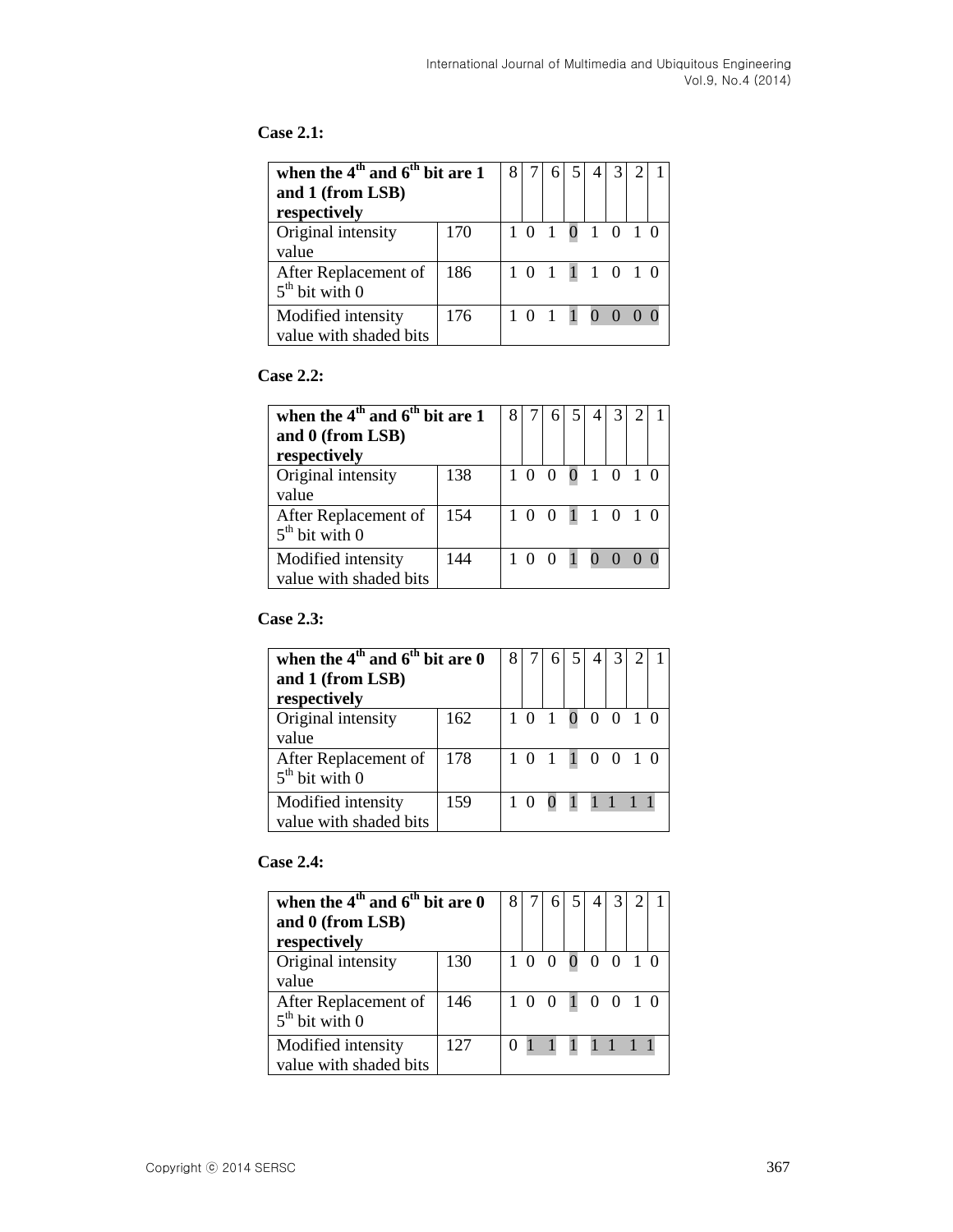We can see from the above example that the maximum change in the modified pixel is 8 instead of 16. After the adjustment of the bits due to enhancement of perceptual transparency we replace LSB (1st bit) for increasing the capacity of the stego file and for this case the max change is 9.

In case of binary image each pixel can have only 2 values, either 0 or 1. Thus when I apply this algorithm to hide a binary image within a 24 bit RGB image, I can embed 2 pixels of the target image in each of the R, G and B component of the cover image- one in the 5th LSB and another in the 1st LSB position. Thus a total of 6 pixels of the target image can be stored in one pixel of the cover image.

Since 6 pixel of the target image can be saved in 1 pixel of the cover image, instead of embedding the target pixels in consecutive pixels of the cover image from the 2nd row. For hiding the data we do not consider the consecutive pixel we choose the pixels one after the other.

The first row is used for embedding image size. We store this value based on digits of row and column value. Now we explain this by an example let the binary image size be  $87\times123$ . So row value is 87 and column value is 123. The number of digits in row value is 2 in binary it is 0010 and stores it in 1st and 2nd LSB of R and G plane of 1st pixel. The corresponding number of digits in column size is stored in 1st and 2nd LSB of R and G plane of 2nd pixel.. Then the individual digits (like 8,7,1,2,3) of row and column size are stored in consecutive 1st and 2nd LSB of R and G plane pixel of first row starting from 5th pixel, row and then column basis.

At the receiver side we first collect the size of the target image and then try to form the target image by extracting data from it. Here we take a pixel of stego image and pick the 5th and 1st LSB of each of the three planes R, G and B. These six bits form six pixels of target signature image. Like this the other pixels of target image are formed.

# **3. Algorithm of Proposed Technique**

### **Encoding Algorithm**

*Step 1:* Start

- *Step 2:* Read cover image and target image.
- *Step 3:* Store the size of the target image in t\_row(row size) and t\_col(column size) variable.
- *Step 4*: To store the length of the target image call function st\_len(cover image, t\_row, t\_col) *Step 5:* [start hiding from second row of the cover image]

Repeat Step 5 to Step 8 until all pixel of target image is not embedded

Take a pixel of target image and embed it at the  $5<sup>th</sup>$  bit of R plane of a pixel of cover image after that call the algorithm adjust(cover image). [Consider LSB as index 1 and MSB as index 8]

*Step 6:* After adjusting the intensity value insert next pixel of target image into the LSB of adjusted pixel

Cover image.

*Step 7:* Next two pixel of target image are inserted into the G plane of same pixel of cover image by

considering same procedure.

*Step 8:* Then next two pixel of target image are inserted into the B plane of same pixel of cover image by

considering same procedure.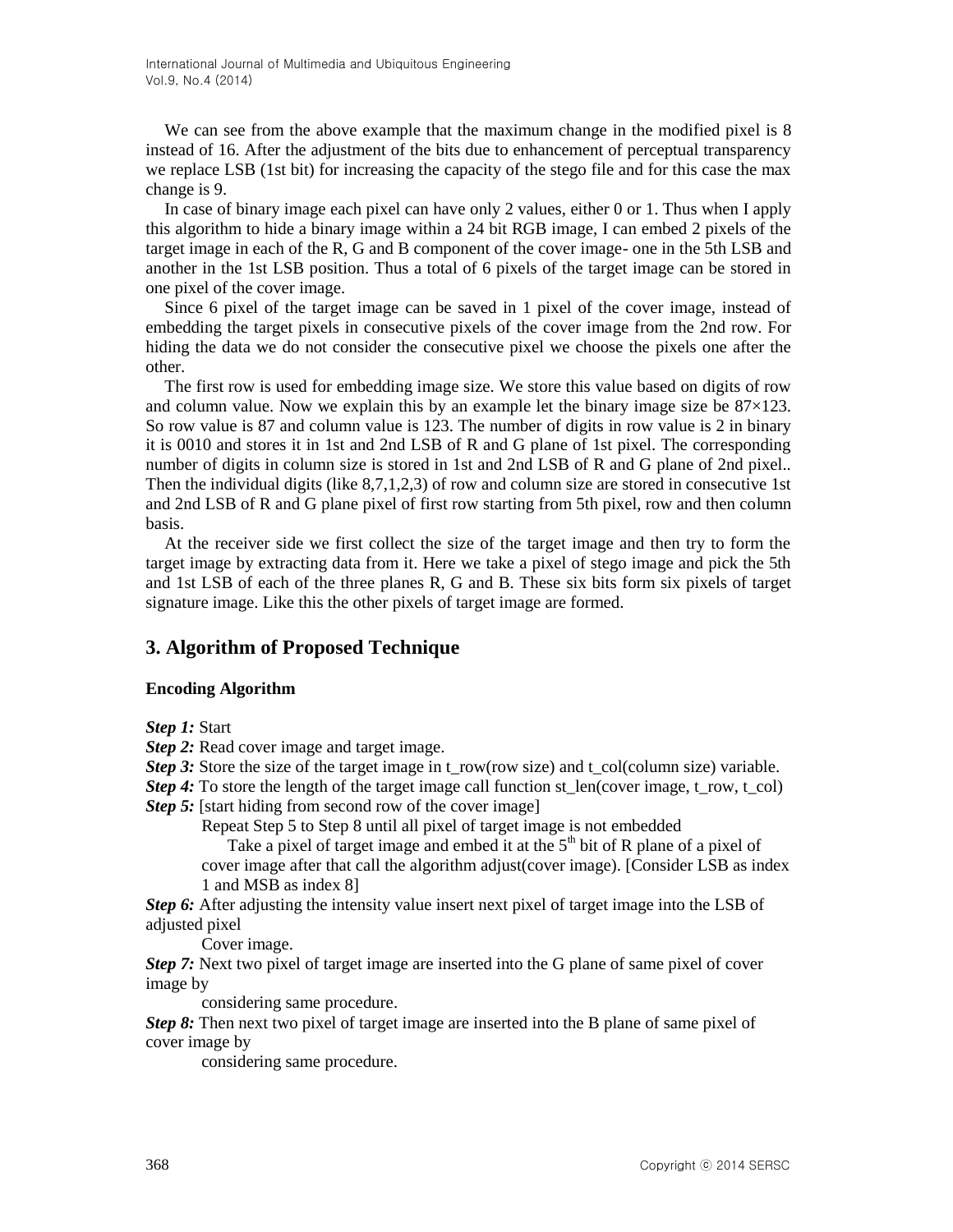[So we see that six pixel of target image are inserted into a single pixel of cover image.] **Step 9:** Send the stego image to the receiver.

*Step 10:* End.

#### **Algorithm for length storing**

Function st\_len(cover image, t\_row, t\_col) [t\_row and t\_col be the row and column size of target image,respectively.]

*Step 1:* Count the number of digit in t\_row and t\_col value.

*Step 2:* Convert these two numbers into 4 bit binary and store these in r\_bin and c\_bin.

*Step 3:* Replace 1<sup>st</sup> and 2<sup>nd</sup> LSB of Red and Green component of first pixel of first row of the cover image

with  $3^{rd}$  - 4<sup>th</sup> and  $1^{st}$  - 2<sup>nd</sup> bits of r\_bin.

**Step 4:** Replace 1<sup>st</sup> and 2<sup>nd</sup> LSB of Red and Green component of first pixel of first row of the cover image

with  $3^{rd}$  - 4<sup>th</sup> and  $1^{st}$  - 2<sup>nd</sup> bits of c\_bin.

*Step 5:* Cut the digit of t\_row value.

*Step 6:* Convert each digit into 4 bit binary.

*Step 7:* Replace  $1<sup>st</sup>$  and  $2<sup>nd</sup>$  LSB of Red and Green component of each pixel of first row of the cover image

with 3rd -  $4<sup>th</sup>$  and 1st -  $2<sup>nd</sup>$  bits from LSB of each 4 bit binary.

*Step 8:* Restore the bits of Red, Green component of modified pixel in the cover image. *Step 9:* Apply Step 5, 6, 7 and 8 for column size t col also. *Step 10:* end

### **Algorithm for bit adjustment**

Function adjust (cover image, t\_row, t\_col)

[t\_row and t\_col be the row and column size of target image,respectively.]

*Step 1:* Start

*Step 2:* Convert the R, G, B values of the selected pixel of the cover image to its corresponding binary value.

*Step 3:* For each of the R, G, B components of the selected pixel (P) of the cover image repeat the following steps

*Step 4:* Replace the  $5<sup>th</sup>$  bit (from the LSB) with the pixel value of the Target image (say  $S(i)$ , where  $i = 1, 2, \ldots, S$ ).

*Step 5:* if the change in the  $5<sup>th</sup>$  bit is from 0 to 1 follow the following steps

*Step 5.1:* let the  $a_i = 5$ <sup>th</sup> bit, if  $a_{i-1} = 1$  and  $a_{i+1} = 1$  then set  $a_{i-1}, a_{i-2}, \ldots, a_0 = 0$ 

*Step 5.2:* else if  $a_{i-1}=1$  and  $a_{i+1}=0$  then set  $a_{i-1}, a_{i-2}, \ldots, a_0 = 0$ 

*Step 5.3:* else if  $a_{i-1} = 0$  then set  $a_{i-1}$ ,  $a_{i-2}$ , ...  $a_0 = 1$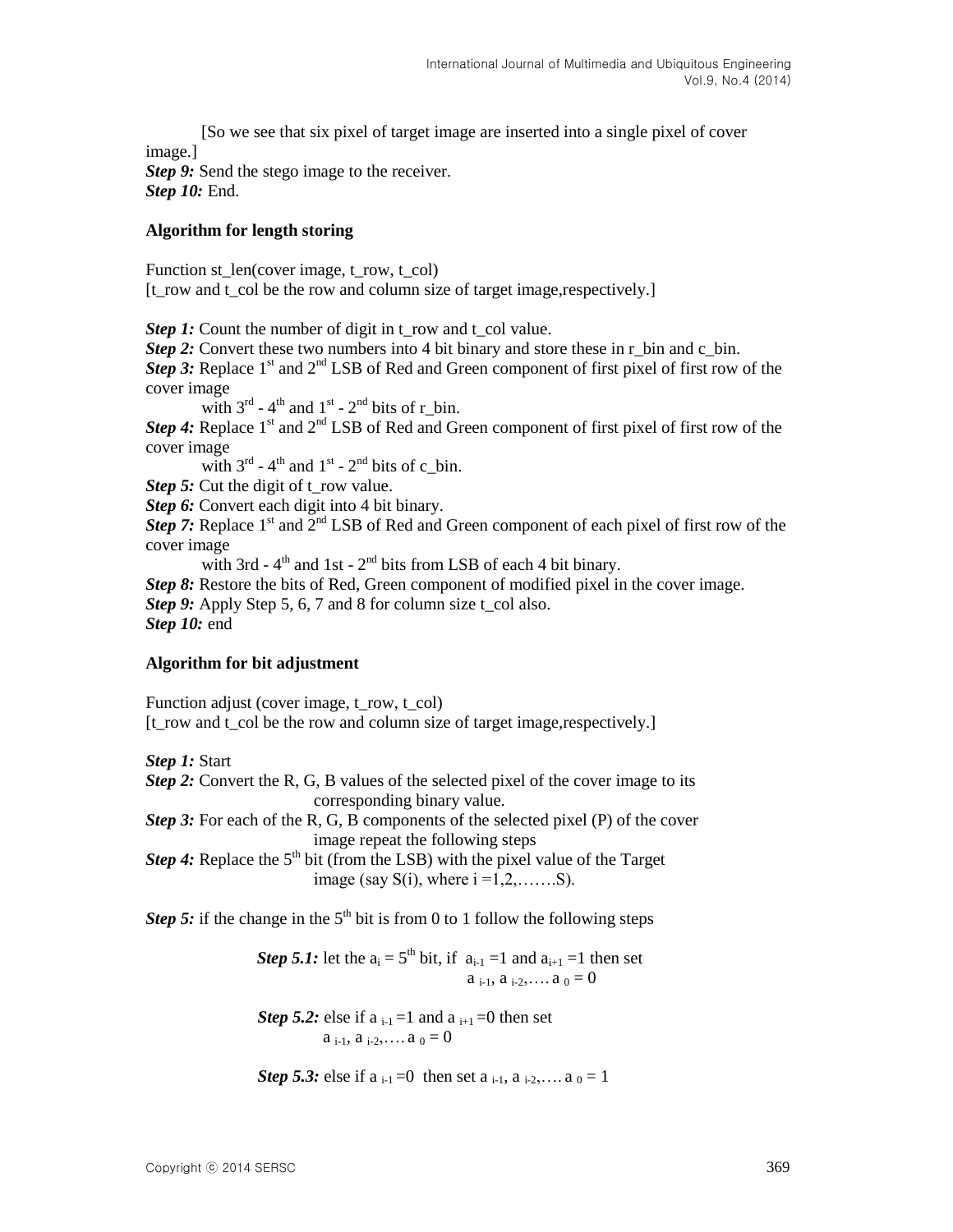Step 5.3.1: if  $a_{i+1} = 1$  then set  $a_{i+1} = 0$ 

*Step 5.4:* else j= i+1, while ( a j! = 1) set a <sup>j</sup> = 1 Step 5.4.1: increment j Step 5.4.2: set a j = 0

*Step 6:* if the change in the  $5<sup>th</sup>$  bit is from 1 to 0 follow the following step

*Step 6.1:* let the  $a_i = 5^{th}$  bit, if  $a_{i-1} = 0$  and  $a_{i+1} = 0$  then set  $a_{i-1}, a_{i-2}, \ldots, a_0 = 1$ 

*Step 6.2:* else if a  $_{i-1} = 0$  and a  $_{i+1} = 1$  then set  $a_{i-1}, a_{i-2}, \ldots, a_0 = 1$ 

**Step 6.3:** else if  $a_{i-1} = 1$  then set  $a_{i-1}$ ,  $a_{i-2}$ , ...  $a_0 = 0$ 

Step 6.3.1: if a  $_{i+1} = 0$  then set a  $_{i+1} = 1$ 

```
Step 6.4: else j= i+1, while (a_i! = 0) set a_i = 0 Step 6.4.1: increment j
Step 6.4.2: set a_i = 1
```
*Step 7:* Set a(0), i.e 1<sup>st</sup> bit from the LSB = S(i+1), i.e the next pixel of target image. *Step 8:* End

### **Decoding Algorithm**

*Step 1:* Take the stego image as input at the receiver side.

*Step 2:* The row and column size first extracted from first row of the stego image.

*Step 3:* Iterate the decoding algorithm according to the size of the target image.

*Step 3.1:* Take a pixel of cover image. **Step 3.2:** Pick  $5<sup>th</sup>$  and  $1<sup>st</sup>$  LSB of R plane of target image. **Step 3.3:** Pick  $5<sup>th</sup>$  and  $1<sup>st</sup>$  LSB of G plane of target image.

**Step 3.4:** Pick  $5<sup>th</sup>$  and  $1<sup>st</sup>$  LSB of B plane of target image.

*Step 4:* Restore them for forming the target image. *Step 5:* End

# **4. Result**

Signature is very secure as well as important information for authentication. We should transmit this instruction secretly and for hide its existence during transmission here in our proposed technique we embed signature within a RGB cover image. After applying our proposed method we can hide this and the results are shown Figure 1 and Figure 2.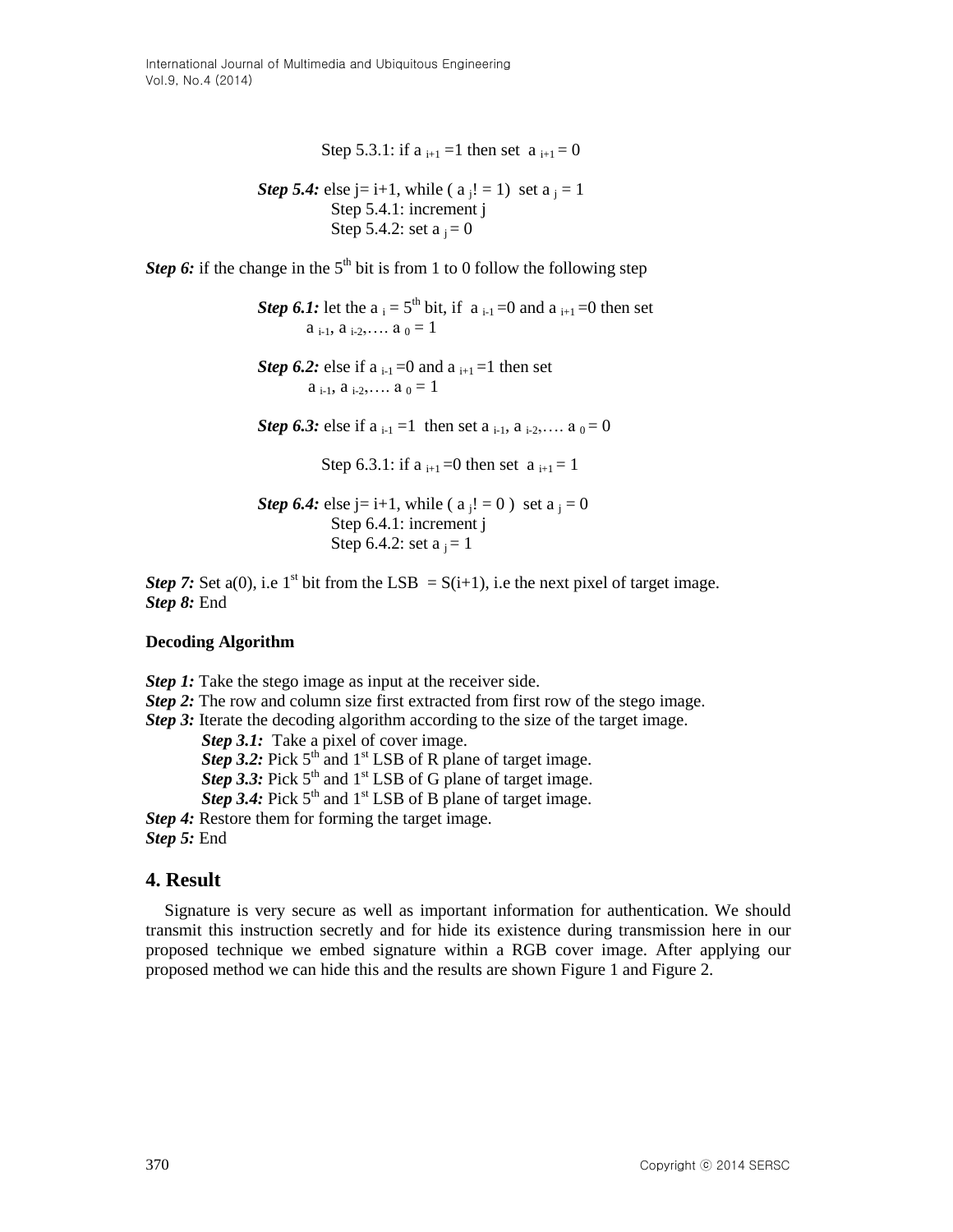

Cover Image







Stego Image





For analyzing the result we consider the test case 1.

Target image: (binary image)

Cover image: (RGB color image)

Suppose the size of the target image be  $100 \times 72$ . We store the size in the first row according to the technique discussed earlier. In the following table we show how the target pixel intensity value is stored within the cover image by an example in Figure 3 and Table 2a.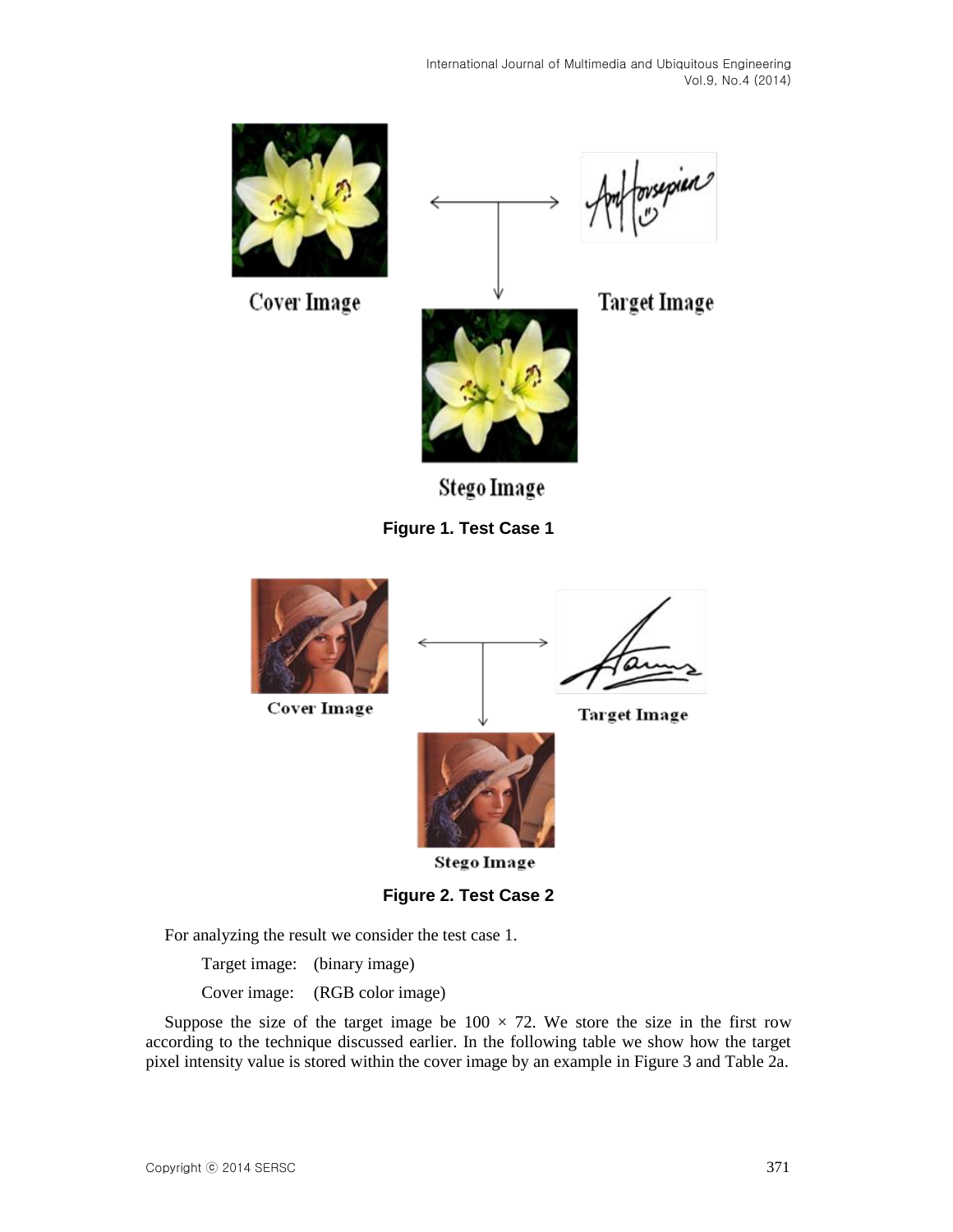International Journal of Multimedia and Ubiquitous Engineering Vol.9, No.4 (2014)



## **Figure 3.**

### **Table 2(a)**

| Target<br>pixel<br>(insert)<br>at $5^{\text{th}}$ ) | Original<br>intensity<br>value<br>(Dec) | Original<br>Intensity<br>value<br>(Bin) | Sub-<br>case | Modified<br>intensity<br>value<br>(Bin) | Modified<br>Intensity<br>value<br>(Dec) | <b>Next</b><br>Target<br>pixel<br><i>(insert)</i> | Modified<br>intensity<br>value<br>(Bin) | Modified<br>Intensity<br>value<br>(Dec) |
|-----------------------------------------------------|-----------------------------------------|-----------------------------------------|--------------|-----------------------------------------|-----------------------------------------|---------------------------------------------------|-----------------------------------------|-----------------------------------------|
|                                                     |                                         |                                         |              |                                         |                                         | at $1st$ )                                        |                                         |                                         |
|                                                     | $1st$ pixel of $2nd$ row                |                                         |              |                                         |                                         |                                                   |                                         |                                         |
| Red Component                                       |                                         |                                         |              |                                         |                                         |                                                   |                                         |                                         |
| $\theta$                                            | 177                                     | 10110001                                | 1.2          | 10101111                                | 175                                     | $\Omega$                                          | 10101110                                | 174                                     |
|                                                     | Green Component                         |                                         |              |                                         |                                         |                                                   |                                         |                                         |
|                                                     | 255                                     | 11111111                                | 3            | 11111111                                | 255                                     | $\Omega$                                          | 11111110                                | 254                                     |
|                                                     | <b>Blue Component</b>                   |                                         |              |                                         |                                         |                                                   |                                         |                                         |
|                                                     | 10                                      | 00001010                                | 2.2          | 00010000                                | 16                                      | 1                                                 | 00010001                                | 17                                      |
| 2 <sup>nd</sup>                                     | pixel of $2nd$ row                      |                                         |              |                                         |                                         |                                                   |                                         |                                         |
| Red Component                                       |                                         |                                         |              |                                         |                                         |                                                   |                                         |                                         |
| $\theta$                                            | 186                                     | 10111010                                | 1.4          | 11000000                                | 192                                     | 1                                                 | 11000001                                | 193                                     |
|                                                     | Green Component                         |                                         |              |                                         |                                         |                                                   |                                         |                                         |
|                                                     | 110                                     | 01101110                                | 2.1          | 01110000                                | 112                                     | $\Omega$                                          | 01110000                                | 112                                     |

In case of decoding, we read the 5th and 1st bit (from LSB) of the selected pixels of the stego image. We arrange these pixels in a 2-D matrix having size equal to that of the size of the target image. The process is explained in the Table 2B.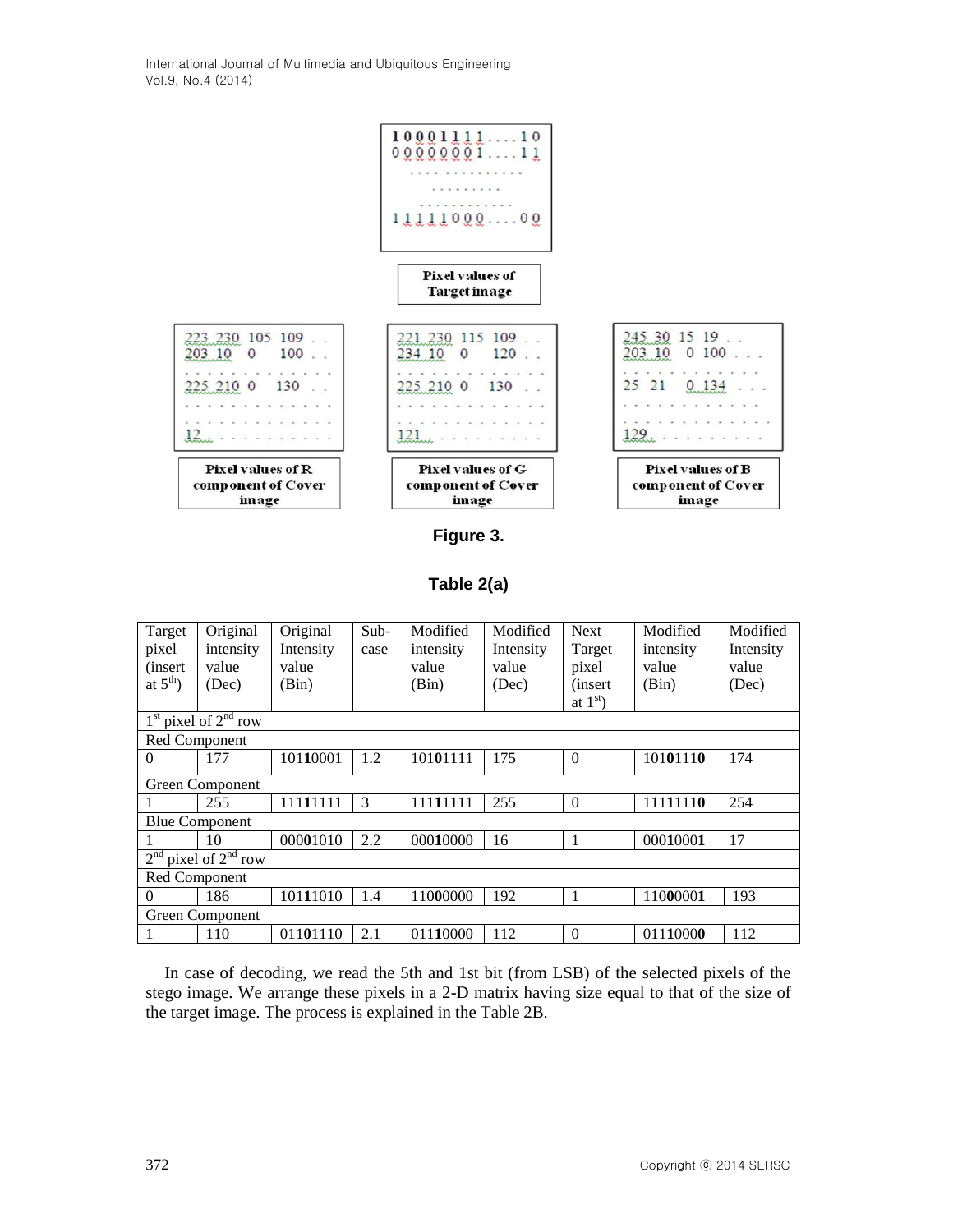**Table 2(b)**

| Binary value of selected pixel   Value of $5th$ bit (from LSB) | Value of 1 <sup>st</sup> bit from LSB |
|----------------------------------------------------------------|---------------------------------------|
| 10101110                                                       |                                       |
| 11111110                                                       |                                       |
| 00010001                                                       |                                       |
| 11000001                                                       |                                       |
| 01110000                                                       |                                       |

At receiver side the target image be:

| $0\; 0\; 1\; 0\; 1\; 1\; 0\; 1\; 1\; 0\; \ldots \ldots$ |
|---------------------------------------------------------|
|                                                         |
|                                                         |
|                                                         |
|                                                         |
|                                                         |
|                                                         |

Here in this method we consider 5th LSB for inserting data one target data. By increasing the depth of LSB layer we try to remove the main disadvantage of standard LSB coding techniques which is low robustness. But when we increase the depth of LSB layer during  $LS\overline{B}$ coding the probability of making the embedded message statistically detectable increases and perceptual transparency of stego objects is decreased. In our proposed method we try to minimize this limitation by using an adjustment technique. Without applying this adjustment technique if we embed a target data at 5th LSB position the modified pixel's intensity value become 16 more than the original (24). But in our proposed technique it reduces to at most 8.

Then we embed next target data at LSB for increasing the capacity of the stego image and for this the difference between original and modified pixel's intensity value becomes at most 9.

Since 6 pixels of target image is hidden in one pixel of RGB colour image so I can hide a binary image of size 5 times more than the cover image into that particular cover image. By this we can meet one of the challenges of Steganography.

The main title (on the first page) should begin 1 3/16 inches (7 picas) from the top edge of the page, centered, and in Times New Roman 14-point, boldface type. Capitalize the first letter of nouns, pronouns, verbs, adjectives, and adverbs; do not capitalize articles, coordinate conjunctions, or prepositions (unless the title begins with such a word). Please initially capitalize only the first word in other titles, including section titles and first, second, and third-order headings (for example, "Titles and headings" — as in these guidelines). Leave two blank lines after the title.

# **5. Conclusion**

In this modern era where security becomes an important issue, Steganography plays a vital role for secure communication. Authentication, data integrity as well as confidentiality issues are maintained in our work because we hide the signature of a person within an image in such a way so that no one can understand its existence. In our proposed method we meet the three challenges of Steganography mainly capacity by hiding a binary image within an RGB image.